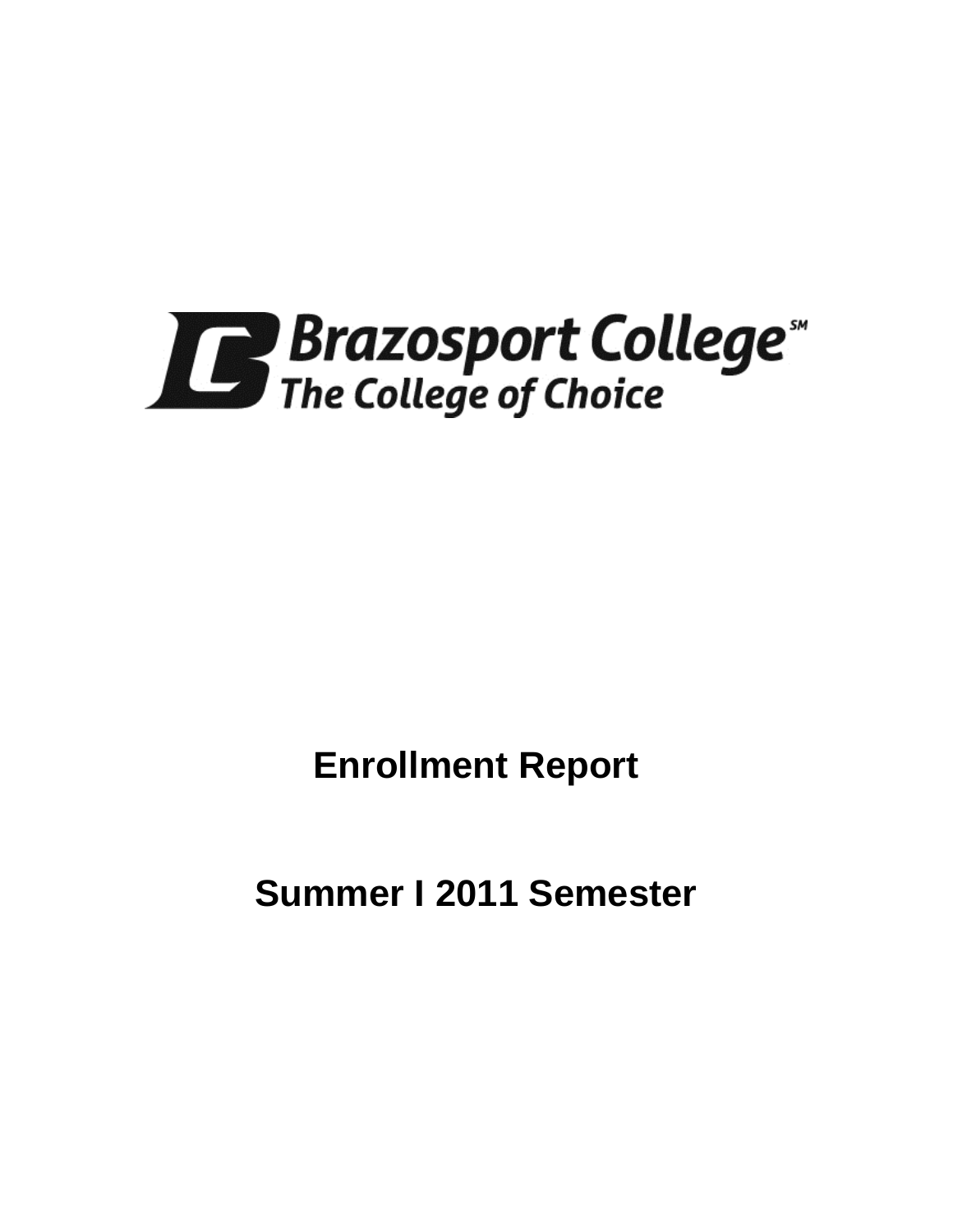# **Semester Report – Summer I 2011 Table of Contents**

| Table 15A Enrollment by Department/Technical Program Page 7 |
|-------------------------------------------------------------|
| Table 15B Enrollment by Department/Academic Program  Page 8 |
|                                                             |
|                                                             |
|                                                             |
|                                                             |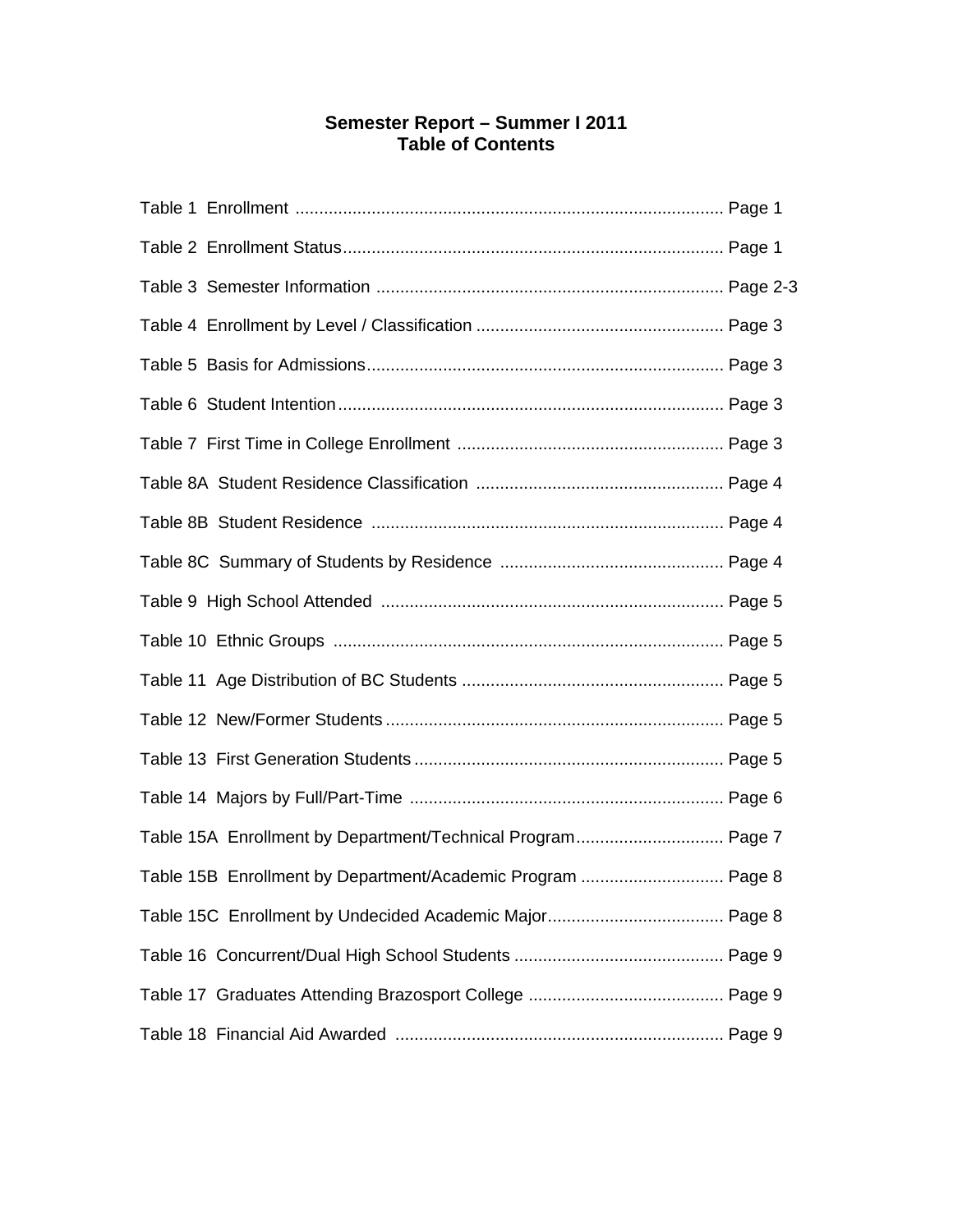# **Semester Report Summer I 2011**

#### **Table 1 Enrollment**

| <b>Credit Program</b>          |       |  |
|--------------------------------|-------|--|
| Campus – Regular Students      |       |  |
| Flexible Entry (29 Duplicated) | 101   |  |
| Total Enrolled (Unduplicated)  | 2.193 |  |

| <b>Non-Credit Program</b>                    |  |
|----------------------------------------------|--|
| Total Enrolled (From 5/1/11 through 7/13/11) |  |

#### **Total Headcount**

| Credit Program     | ົາ ເຕະ<br><u>_</u> |
|--------------------|--------------------|
| Non-credit Program | 475                |
| Grand Total        | 2.596              |

#### **Full-time Student Equivalent**

| Full-time student equivalent (FTSE)                |  |
|----------------------------------------------------|--|
| Found by dividing total credit hours (10,992) by 5 |  |

 $\delta$ y dividing total credit hours (10,992) by

#### **Table 2**

**Enrollment Status Part-Time/Full-Time** 

|        | <b>Full-Time</b> | Part-Time* | <b>Total</b> | %                |
|--------|------------------|------------|--------------|------------------|
| Male   | 415              | 540        | 955          | ∟45              |
| Female | 518              | 648        | ,166         | 55.0             |
| Total  | 933              | .188       | 2,121        | 100 <sub>l</sub> |

\*Part-Time – Less than 5 semester hours in summer semesters.

## **Enrollment Status Day Student/Night Student**

|       | No.                   | $\%$ |
|-------|-----------------------|------|
| Day   | 762                   | 35.9 |
| Night | 445                   |      |
| Both  | 914                   | 40.  |
| Total | 121<br>$\sim$<br>14 L |      |

Note: "Both" includes students enrolled in distance learning classes as well as students enrolled in day and night classes.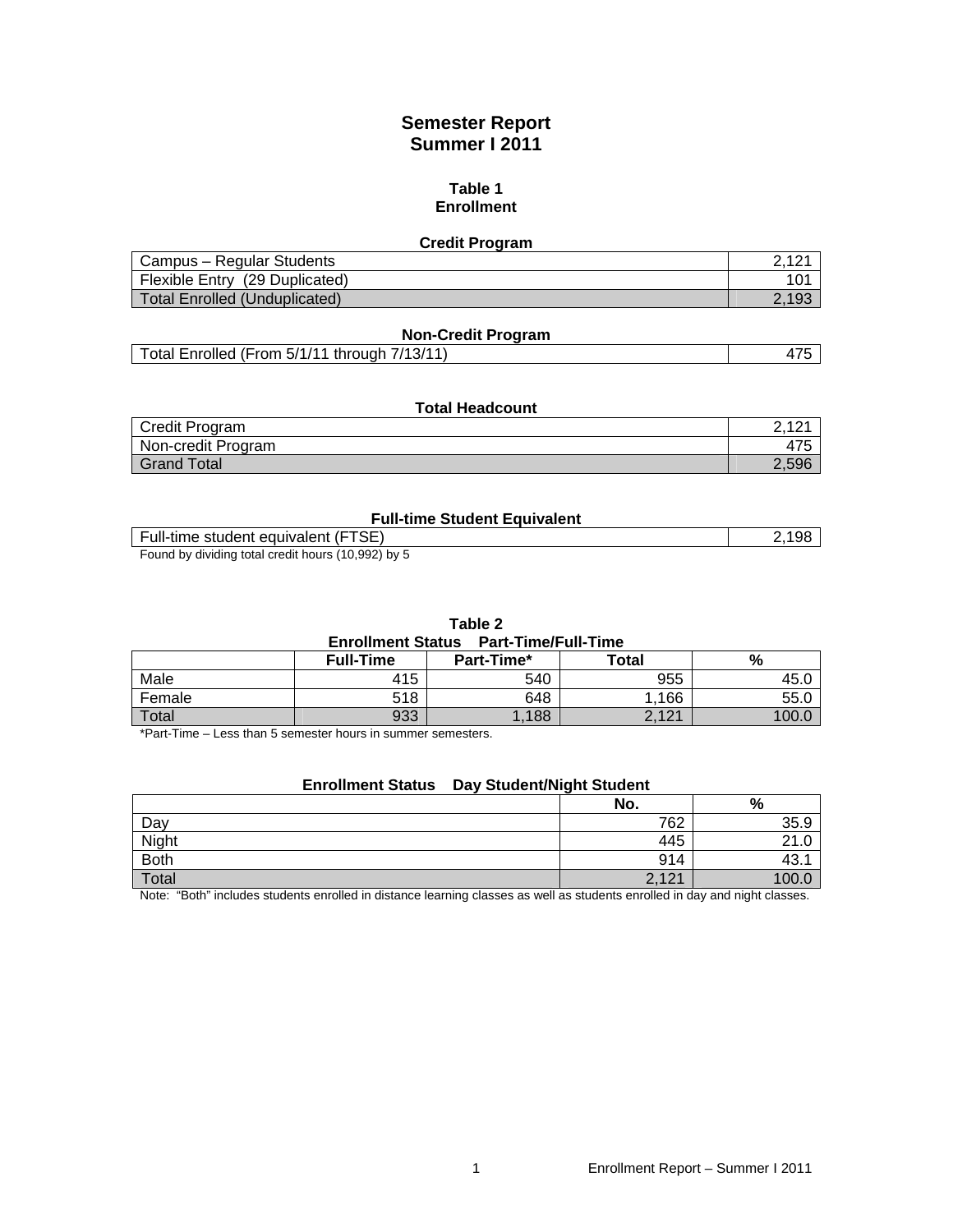### **Table 3 Semester Information**

| <b>Headcount</b> |                       |       |                      |  |
|------------------|-----------------------|-------|----------------------|--|
| Regular          | <b>Flexible Entry</b> | ™otal | <b>State Reports</b> |  |
| 12.121           | 101                   | 2.222 | ימה ח<br>L, L L      |  |

### **Semester Credit Hours**

|                       | <b>Vocational-</b><br><b>Technical</b> | Academic | <b>BAT</b> | <b>Totals</b> |
|-----------------------|----------------------------------------|----------|------------|---------------|
| Regular               | 2,298                                  | 8,245    | 255        | 10,798        |
| <b>Flexible Entry</b> | 16                                     | 171      |            | 194           |
| Total                 | 2,314                                  | 8,416    | 262        | 10,992        |
|                       |                                        |          |            |               |
| In-District           | 1,991                                  | 6,265    | 21         | 8,277         |
| Out-of-District       | 323                                    | 2,151    | 241        | 2,715         |
| <b>Totals</b>         | 2,314                                  | 8,416    | 262        | 10,992        |

Note: In/Out-of-District status is determined by where a course is taught.

### **Semester Contact Hours**

|                       | <b>Vocational-</b><br><b>Technical</b> | Academic | <b>BAT</b> | <b>Totals</b> |
|-----------------------|----------------------------------------|----------|------------|---------------|
| Regular               | 58,192                                 | 148,512  | 4,080      | 210,784       |
| <b>Flexible Entry</b> | 640                                    | 3,136    | 112        | 3,888         |
| Total                 | 58,832                                 | 151,648  | 4,192      | 214,672       |
|                       |                                        |          |            |               |
| In-District           | 52,528                                 | 116,016  | 336        | 168,880       |
|                       |                                        |          |            |               |

| $\mathbf{r}$ . The state of $\mathbf{r}$<br>.<br>. |           |                    |            |          |
|----------------------------------------------------|-----------|--------------------|------------|----------|
| <b>Totals</b>                                      | 58,832    | .648<br>151        | 102<br>19Z | 0.70     |
| <b>District</b><br>Out-of-D                        | 5,304     | ຂາ<br>25<br>30.03Z | 3,856      | 792      |
| .                                                  | --------- | .                  | ---        | -------- |

Note: In/Out-of-District status is determined by where a course is taught.

#### **Semester Credit Hours By Student Tuition Residency Code**

|                 | <b>Vocational-</b><br><b>Technical</b> | Academic -<br><b>BAT</b> | <b>Totals</b> |
|-----------------|----------------------------------------|--------------------------|---------------|
| In-District     | 1.309                                  | 5.595                    | 6,903         |
| Out-of-District | 1,005                                  | 3,083                    | 4,089         |
| <b>Totals</b>   | 2,314                                  | 8.678                    | 10,992        |

Note: BAT hours are included in Academic credit hours.

#### **Semester Contact Hours By Student Tuition Residency Code**

| <u>pi vuuvin tunivittivuuviivi vvuv</u> |                    |            |               |  |  |  |  |
|-----------------------------------------|--------------------|------------|---------------|--|--|--|--|
|                                         | <b>Vocational-</b> | Academic - |               |  |  |  |  |
|                                         | <b>Technical</b>   | <b>BAT</b> | <b>Totals</b> |  |  |  |  |
| In-District                             | 32,363             | 99.479     | 131.841       |  |  |  |  |
| Out-of-District                         | 26,469             | 56.361     | 82.831        |  |  |  |  |
| <b>Totals</b>                           | 58,832             | 155,840    | 214,672       |  |  |  |  |

Note: BAT hours are included in Academic contact hours.

#### **Distance Learning Semester Contact Hours**

|              | <u> Juliustul Juliust livulu</u> |
|--------------|----------------------------------|
| Internet     | 39,632<br>ے⊙0. ⁄                 |
| VCT          | 2,224                            |
| <b>Total</b> | 41,856                           |

Note: These contact hour totals do not include hybrid/blended course hours.

The distance learning contact hours are included in semester contact hours.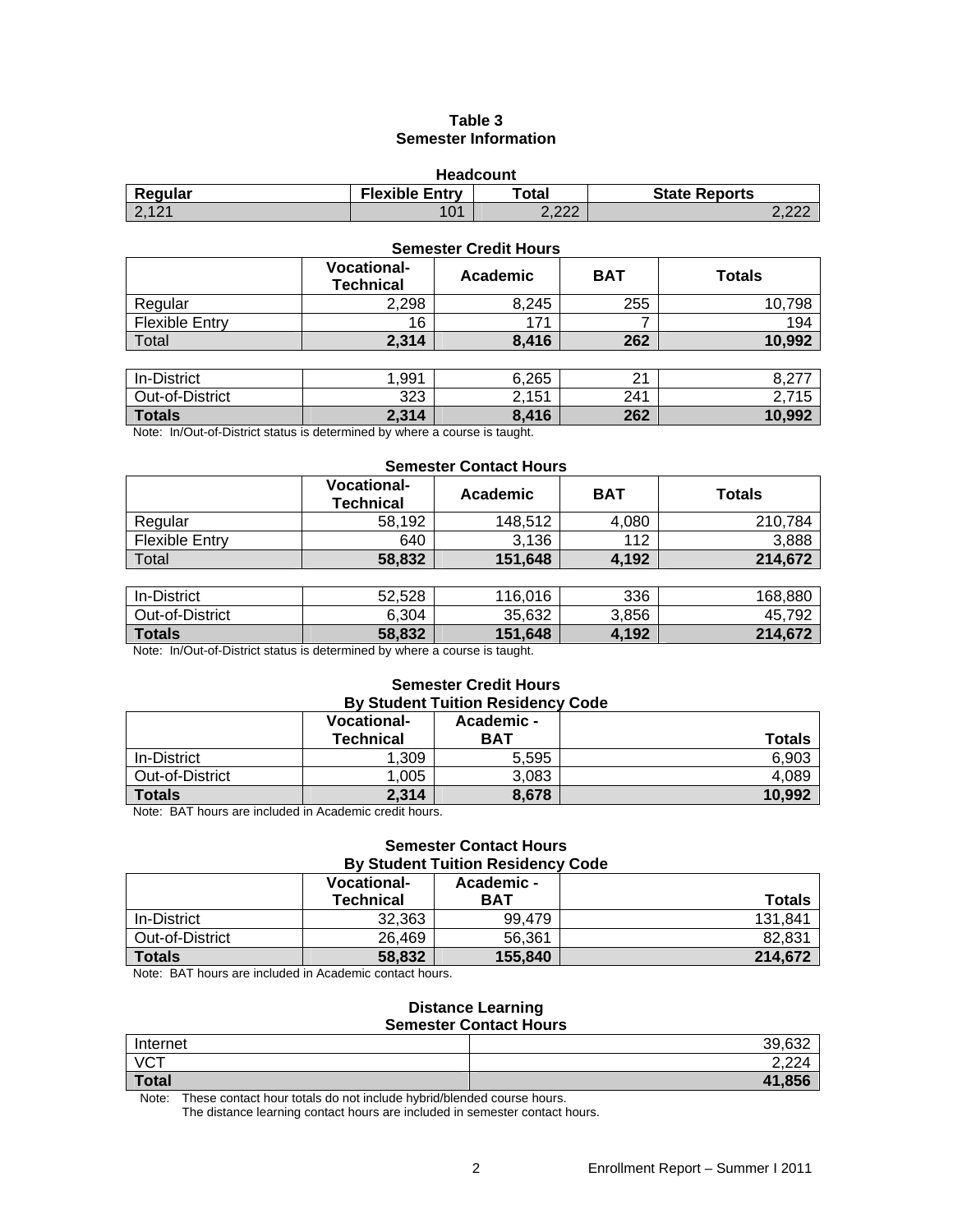#### **Table 3 Semester Information Contact hours** *NOT* **funded**

| <u> Juliaul IIualu IIU Laliau </u> |       |  |  |
|------------------------------------|-------|--|--|
| Developmental Hours                | 560   |  |  |
| Academic Hours (Three-peat rule)   | 2,688 |  |  |
| Technical Hours (Three-peat rule)  | 640   |  |  |
| Total                              |       |  |  |

| <b>Enrollment by Level / Classification</b> |     |       |       |       |  |  |  |
|---------------------------------------------|-----|-------|-------|-------|--|--|--|
| <b>Male</b><br>Total<br>%<br><b>Female</b>  |     |       |       |       |  |  |  |
| Freshman: First Yr (less than 24 hours)     | 488 | 624   | 1.112 | 52.5  |  |  |  |
| Sophomore: Second Yr (24-59 hours)          | 320 | 351   | 671   | 31.6  |  |  |  |
| Unclassified (60 or more hours)             | 147 | 191   | 338   | 15.9  |  |  |  |
| <b>Total</b>                                | 955 | 1.166 | 2.121 | 100.0 |  |  |  |

**Table 4** 

| Table 5<br><b>Basis for Admissions for Student Body</b> |       |       |  |  |
|---------------------------------------------------------|-------|-------|--|--|
|                                                         | No.   | %     |  |  |
| <b>High School Graduate</b>                             | 135   | 6.4   |  |  |
| <b>Individual Approval</b>                              | 338   | 15.9  |  |  |
| G.E.D.                                                  | 49    | 2.3   |  |  |
| <b>Former Student</b>                                   | 1,439 | 67.9  |  |  |
| <b>College Transfer</b>                                 | 160   | 7.5   |  |  |
| Unknown                                                 | 0     | 0.0   |  |  |
| Total                                                   | 2.121 | 100.0 |  |  |

#### **Table 6 Student Intention Why Students Attend Brazosport College**

|                            | No.   | %     |  |
|----------------------------|-------|-------|--|
| Earn an Associate's Degree | 756   | 35.6  |  |
| Earn a Certificate         | 148   | 7.0   |  |
| Earn Credits for Transfer  | 816   | 38.5  |  |
| Job Skills                 | 6     | 0.3   |  |
| <b>Personal Enrichment</b> | 57    | 2.7   |  |
| Did Not Respond            | 338   | 15.9  |  |
| Total                      | 2,121 | 100.0 |  |

#### **Table 7 First Time in College Enrollment**

| $\ldots$ . $\ldots$ . $\ldots$ $\ldots$ $\ldots$ . $\ldots$ |     |                  |  |
|-------------------------------------------------------------|-----|------------------|--|
|                                                             | No. | %                |  |
| Male                                                        | 51  | 47<br>. .        |  |
| Female                                                      | 56  | -0<br>ົ<br>ن. 2ن |  |
| Total                                                       | 107 | vv.v             |  |
|                                                             |     |                  |  |

Note: FTIC excludes transfer students.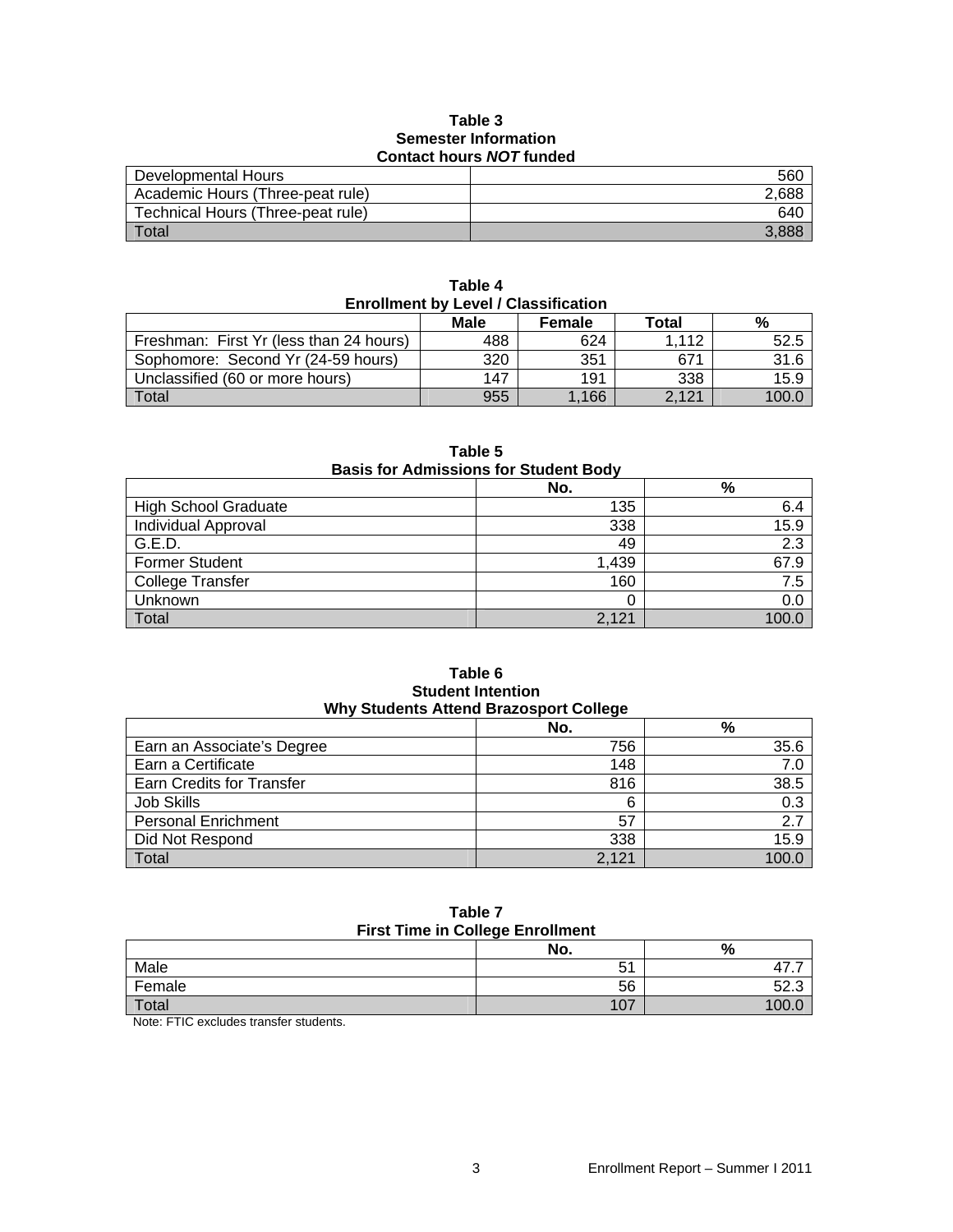| Table 8A                                |  |  |  |  |
|-----------------------------------------|--|--|--|--|
| <b>Student Residence Classification</b> |  |  |  |  |

|                 | No.   | %   |
|-----------------|-------|-----|
| In-District     | 1,360 | 64. |
| Out-of-District | 744   | 35. |
| Out-of-State    | 15    |     |
| Foreign         |       |     |
| Total           | 2,121 |     |

#### **Table 8B Student Residence**

| 0000011011001001100    |       |       |  |  |  |
|------------------------|-------|-------|--|--|--|
| City                   | No.   | $\%$  |  |  |  |
| Angleton               | 317   | 14.9  |  |  |  |
| <b>Brazoria</b>        | 126   | 5.9   |  |  |  |
| Clute                  | 307   | 14.5  |  |  |  |
| Danbury                | 12    | 0.6   |  |  |  |
| Freeport               | 256   | 12.1  |  |  |  |
| Lake Jackson           | 805   | 38.0  |  |  |  |
| Sweeny                 | 67    | 3.2   |  |  |  |
| West Columbia          | 91    | 4.3   |  |  |  |
| <b>Other Residence</b> | 140   | 6.6   |  |  |  |
| Total Students         | 2,121 | 100.0 |  |  |  |

**Table 8C Summary of Students by Residence** 

| <b>Residence</b>         | No.   | %      | <b>Sullillial y Of Studefits by Residence</b><br><b>Residence</b> | No.   | %       |
|--------------------------|-------|--------|-------------------------------------------------------------------|-------|---------|
| Aransas county           |       | .05%   | California                                                        | 2     | .09%    |
| <b>Bell County</b>       | 1     | .05%   | Indiana                                                           | 3     | .14%    |
| <b>Brazoria County</b>   | 2,016 | 95.05% | Louisiana                                                         | 1     | .05%    |
| <b>Brazos County</b>     | 2     | .09%   | Maryland                                                          | 1     | .05%    |
| <b>Collin County</b>     | 1     | .05%   | New Jersey                                                        | 1     | .05%    |
| Dawson County            | 1     | .05%   | New York                                                          | 1     | .05%    |
| Fort Bend County         | 3     | .14%   | North Carolina                                                    | 1     | .05%    |
| <b>Galveston County</b>  | 3     | .14%   | Oklahoma                                                          | 1     | .05%    |
| <b>Gillespie County</b>  | 3     | .14%   | South Carolina                                                    | 1     | .05%    |
| <b>Harris County</b>     | 13    | .61%   | Tennessee                                                         | 1     | .05%    |
| <b>Kerr County</b>       | 1     | .05%   | Virginia                                                          | 1     | .05%    |
| Matagorda County         | 53    | 2.50%  | Wyoming                                                           | 1     | .05%    |
| <b>Tarrant County</b>    | 1     | .05%   |                                                                   |       |         |
| <b>Titus County</b>      | 1     | .05%   | Chile                                                             | 1     | .05%    |
| <b>Travis County</b>     | 1     | .05%   | Mexico                                                            | 1     | .05%    |
| Victoria County          | 1     | .05%   | <b>Total</b>                                                      | 2,121 | 100.00% |
| <b>Washington County</b> |       | .05%   |                                                                   |       |         |
| <b>Wilson County</b>     |       | .05%   |                                                                   |       |         |

| <b>Residence</b>   | No.   | %      | <b>Residence</b> | No.   | %       |
|--------------------|-------|--------|------------------|-------|---------|
| isas county        |       | .05%   | California       | 2     | .09%    |
| County             |       | .05%   | Indiana          | 3     | .14%    |
| oria County        | 2,016 | 95.05% | Louisiana        | 1     | .05%    |
| os County          | 2     | .09%   | Maryland         | 1     | .05%    |
| n County           |       | .05%   | New Jersey       | 1     | .05%    |
| son County         |       | .05%   | New York         | 1     | .05%    |
| <b>Bend County</b> | 3     | .14%   | North Carolina   | 1     | .05%    |
| eston County       | 3     | .14%   | Oklahoma         | 1     | .05%    |
| spie County        | 3     | .14%   | South Carolina   | 1     | .05%    |
| is County          | 13    | .61%   | Tennessee        | 1     | .05%    |
| County             |       | .05%   | Virginia         | 1     | .05%    |
| agorda County      | 53    | 2.50%  | Wyoming          | 1     | .05%    |
| ant County         |       | .05%   |                  |       |         |
| <b>County</b>      |       | .05%   | Chile            | 1     | .05%    |
| is County          |       | .05%   | Mexico           |       | .05%    |
| oria County        |       | .05%   | <b>Total</b>     | 2,121 | 100.00% |

Includes students that pay C & D coded tuition.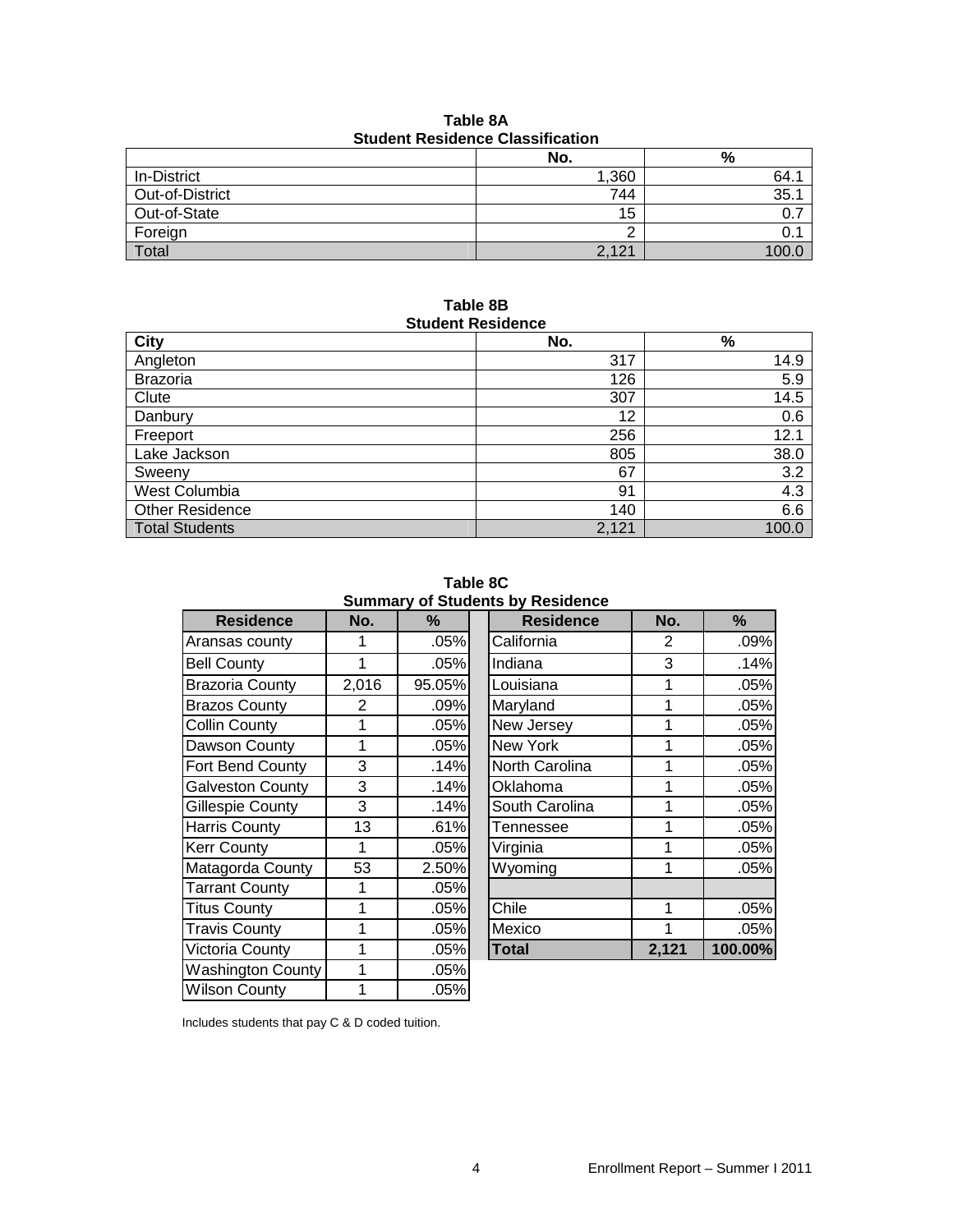#### **Table 9 High School Attended**

|                       | .     |       |
|-----------------------|-------|-------|
| <b>School</b>         | No.   | %     |
| Angleton              | 274   | 12.9  |
| Brazosport            | 234   | 11.0  |
| Brazoswood            | 763   | 36.0  |
| Columbia              | 163   | 7.7   |
| Danbury               | 9     | 0.4   |
| Sweeny                | 107   | 5.0   |
| <b>Other Schools</b>  | 392   | 18.5  |
| No School Assigned    | 179   | 8.4   |
| <b>Total Students</b> | 2,121 | 100.0 |

# **Table 10**

| <b>Ethnic Groups</b>    |       |       |  |  |
|-------------------------|-------|-------|--|--|
| <b>Ethnic Groups</b>    | No.   | $\%$  |  |  |
| Anglo-Americans         | 1,231 | 58.0  |  |  |
| <b>Black Americans</b>  | 193   | 9.1   |  |  |
| <b>Spanish Surnames</b> | 637   | 30.0  |  |  |
| Asian Americans         | 41    | 1.9   |  |  |
| American Indians        | 8     | 0.4   |  |  |
| International           | З     | 0.1   |  |  |
| Unknown                 | 8     | 0.4   |  |  |
| Total                   | 2.121 | 100.0 |  |  |

**Table 11 Age Distribution of BC Students** 

| ີ<br>Age     | No.   | $\%$  |
|--------------|-------|-------|
| Under 18     | 482   | 22.7  |
| $18 - 21$    | 704   | 33.2  |
| $22 - 25$    | 268   | 12.6  |
| 26-29        | 225   | 10.6  |
| 30-37        | 241   | 11.4  |
| 38 and above | 201   | 9.5   |
| Total        | 2,121 | 100.0 |

 $Average Age = 24.1$  $Median Age = 20.0$ 

#### **Table 12 New/Former Students**

|                        | <b>INGWIFULITEL OLUUGIILS</b><br>No. | %    |
|------------------------|--------------------------------------|------|
| <b>Former Students</b> | 1,687                                | 79.5 |
| <b>New Students</b>    | 434                                  | 20.5 |
| Total                  | 2,121                                |      |

Note: New students include transfer students.

| <b>First Generation Students</b> | Table 13 |  |  |  |  |
|----------------------------------|----------|--|--|--|--|
|                                  |          |  |  |  |  |

|                                 | No. | %     |
|---------------------------------|-----|-------|
| <b>First Generation Student</b> | 182 |       |
| Not First Generation Student    | 110 | 25.3  |
| No response in mother's or      | 142 | -32.7 |
| father's education level        |     |       |
| Total                           | 434 | 100.  |

Note: First generation students include only new students.

A first generation student is defined by both parents' education level below a Baccalaureate Degree.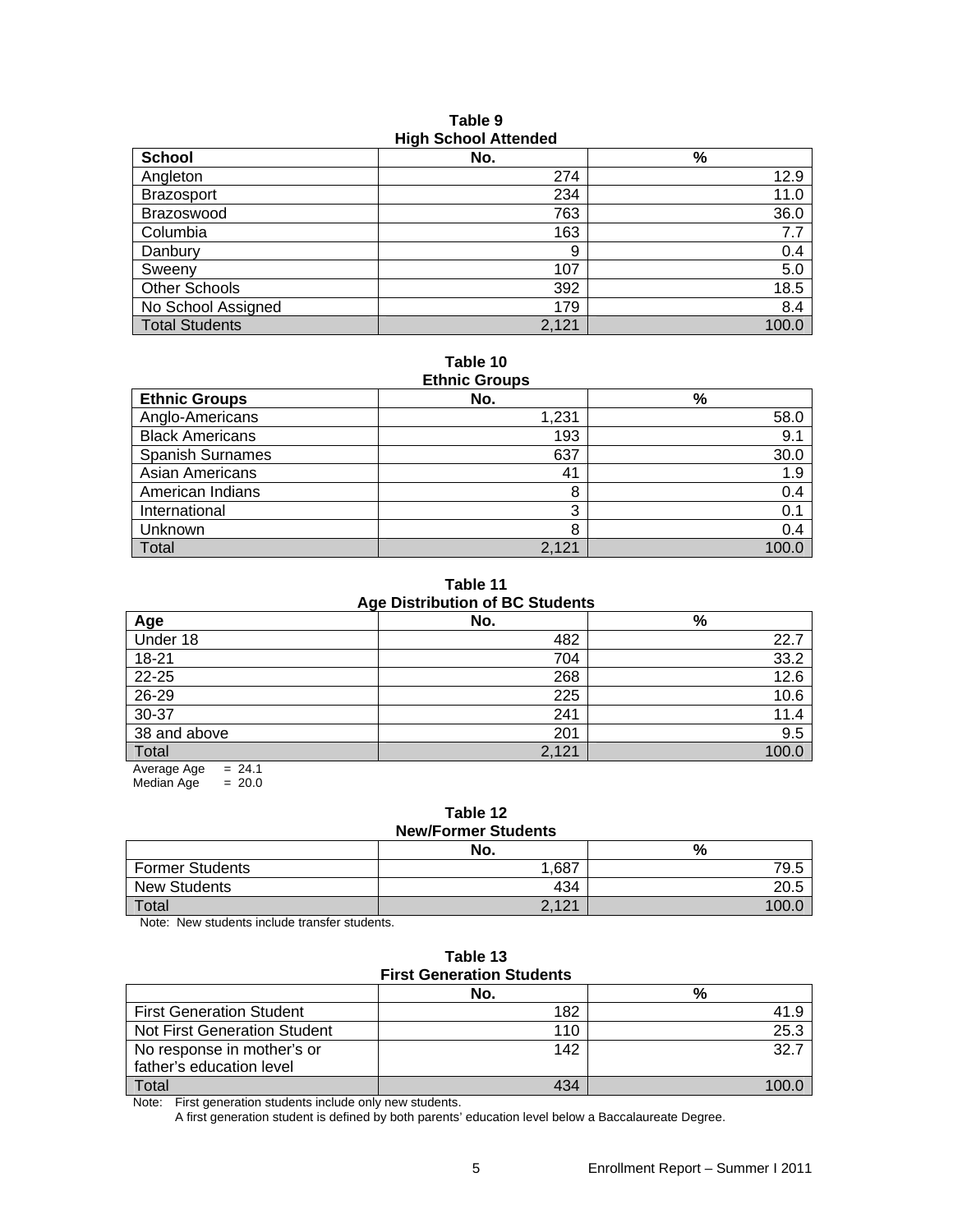# **Table 14 Majors by Full/Part-Time**

#### **Academic**

|       | No. | $\Omega$<br>70 |
|-------|-----|----------------|
| Full  | 208 | 44.U           |
| Part  | 265 | 56.0           |
| Total | 473 | 1000           |

### **Vocational - Technical**

|       | No. | $\Omega$<br>70 |
|-------|-----|----------------|
| Full  | 305 | 44.১           |
| Part  | 374 | 55.            |
| Total | 679 | 100 $0$        |

## **Undecided – Academic**

|       | No. | $\Omega$<br>70    |
|-------|-----|-------------------|
| Full  | 373 | $\sim$<br>т∠.     |
| Part  | 513 | $-1$<br>∽<br>57.9 |
| Total | 886 | 1 $\cap$          |

Note: The large number of part-time Undecided - Academic majors is due to concurrent / dual credit students.

## **Bachelor's in Applied Technology**

|                    | No.   | --<br>% |
|--------------------|-------|---------|
| Full               | 47    | 56.6    |
| Part               | 36    | 43.4    |
| Total              | 83    | 100.1   |
| <b>Grand Total</b> | 2,121 | 100.6   |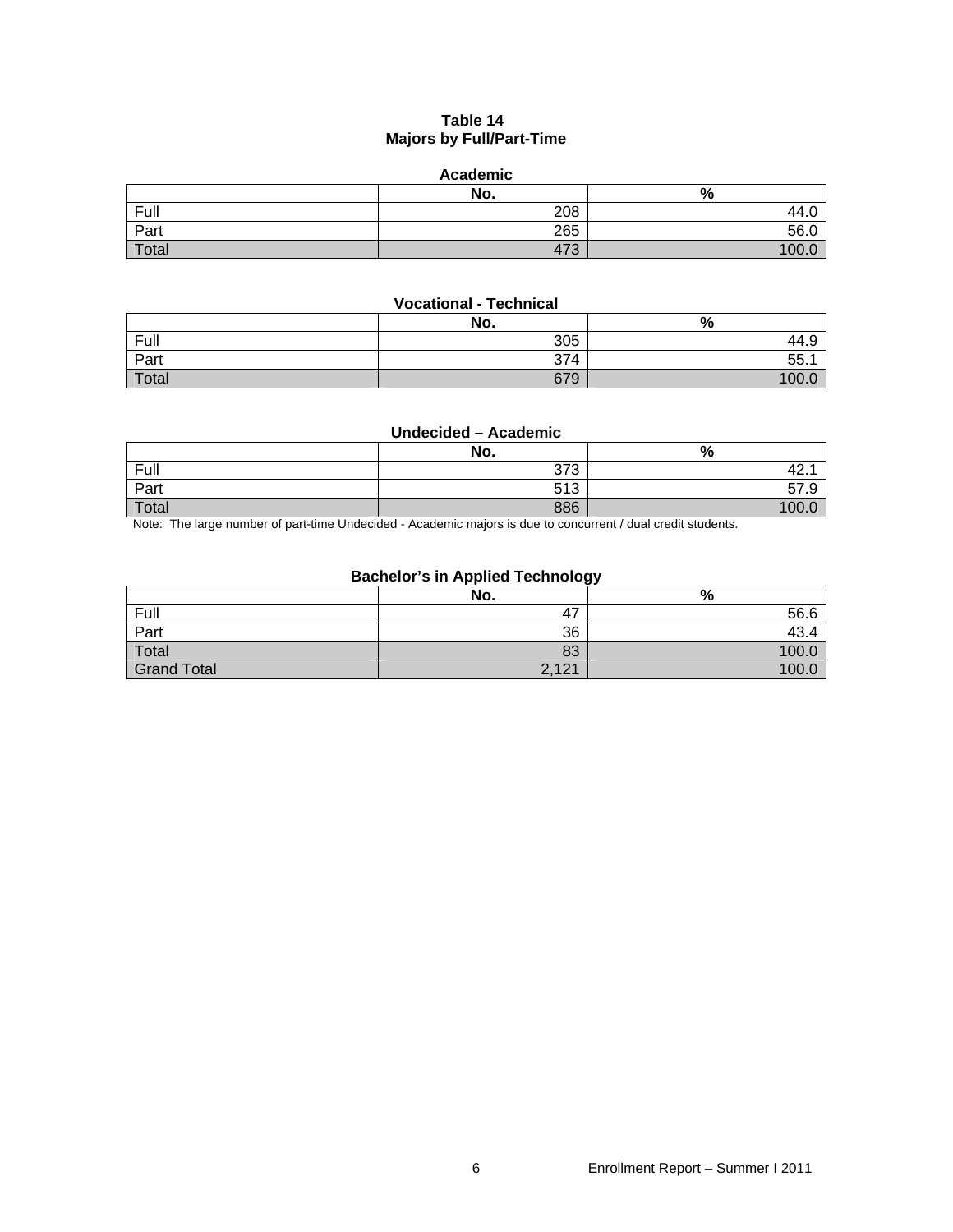| <b>Technical Program</b> |                 |                 |                |       |                  |             |
|--------------------------|-----------------|-----------------|----------------|-------|------------------|-------------|
|                          |                 |                 | <b>Contact</b> |       |                  |             |
|                          | <b>Total</b>    | <b>Semester</b> | <b>Hours</b>   |       |                  |             |
|                          | <b>Students</b> | <b>Hours</b>    | Lec/Lab        | Co-op | <b>Practicum</b> | <b>FTSE</b> |
| <b>AUMT</b>              | 64              | 104             | 2,880          |       |                  | 20.80       |
| <b>BUSG</b>              | 13              | 39              | 624            |       |                  | 7.80        |
| <b>CDEC</b>              | 18              | 54              | 864            |       |                  | 10.80       |
| <b>CJSA</b>              | 20              | 60              | 960            |       |                  | 12.00       |
| <b>CTEC</b>              | 99              | 188             | 3,392          |       |                  | 37.60       |
| <b>ELPT</b>              | 66              | 99              | 2,112          |       |                  | 19.80       |
| <b>ELTN</b>              | 6               | 9               | 1,008          | 960   |                  | 1.80        |
| <b>EMSP</b>              | 6               | 13              | 1,040          |       |                  | 2.60        |
| <b>EPCT</b>              | 29              | 87              | 1,392          |       |                  | 17.40       |
| <b>HART</b>              | 8               | 8               | 128            |       |                  | 1.60        |
| <b>HITT</b>              | 35              | 105             | 1,680          |       |                  | 21.00       |
| <b>INTC</b>              | 77              | 142             | 2,576          |       |                  | 28.40       |
| <b>NUCP</b>              | 9               | 27              | 432            |       |                  | 5.40        |
| <b>OSHT</b>              | 91              | 249             | 8,304          | 4,800 |                  | 49.80       |
| <b>PFPB</b>              | 34              | 51              | 2,448          | 1,600 |                  | 10.20       |
| <b>POFI</b>              | 6               | 9               | 1,008          | 960   |                  | 1.80        |
| <b>PTAC</b>              | 252             | 578             | 12,064         |       |                  | 115.60      |
| <b>RNSG</b>              | 46              | 92              | 1,472          |       |                  | 18.40       |
| <b>VNSG</b>              | 56              | 150             | 4,416          |       |                  | 30.00       |
| <b>WLDG</b>              | 102             | 204             | 8,640          | 960   |                  | 40.80       |
| <b>Total</b>             | 1,037           | 2,268           | 57,440         | 9,280 | $\bf{0}$         |             |

# **Table 15A Enrollment by Department**

Note: Enrollment may be duplicated.

FTSE = summer semester hours divided by 5.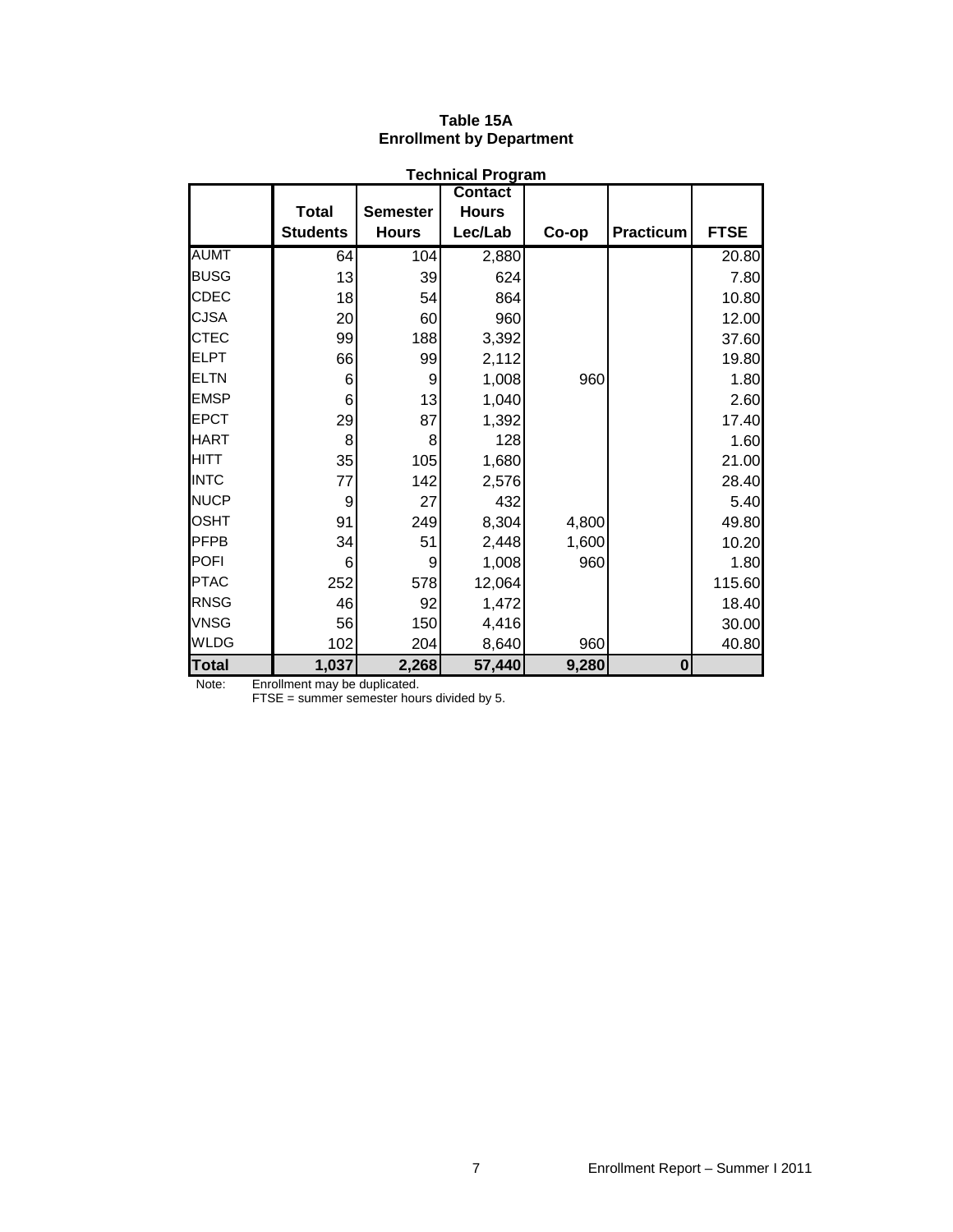| <b>Academic Program</b> |                 |                  |                |          |           |             |
|-------------------------|-----------------|------------------|----------------|----------|-----------|-------------|
|                         |                 |                  | <b>Contact</b> |          |           |             |
|                         | <b>Total</b>    | <b>Semester</b>  | <b>Hours</b>   |          |           |             |
|                         | <b>Students</b> | <b>Hours</b>     | Lec/Lab        | Co-op    | Practicum | <b>FTSE</b> |
| <b>ACCT</b>             | 88              | $\overline{176}$ | 2,816          |          |           | 35.20       |
| <b>ARTS</b>             | 57              | 171              | 2,736          |          |           | 34.20       |
| <b>BCIS</b>             | 192             | 384              | 7,680          |          |           | 76.80       |
| <b>BIOL</b>             | 273             | 563              | 13,104         |          |           | 112.60      |
| <b>CHEM</b>             | 198             | 396              | 8,864          |          |           | 79.20       |
| <b>DRAM</b>             |                 |                  | 64             |          |           | 0.20        |
| <b>ECON</b>             | 56              | 168              | 2,688          |          |           | 33.60       |
| <b>ENGL</b>             | 349             | 955              | 16,016         |          |           | 191.00      |
| <b>ENVR</b>             | 34              | 68               | 1,632          |          |           | 13.60       |
| <b>GOVT</b>             | 190             | 570              | 9,120          |          |           | 114.00      |
| <b>HIST</b>             | 171             | 513              | 8,208          |          |           | 102.60      |
| <b>HUMA</b>             | 44              | 132              | 2,112          |          |           | 26.40       |
| <b>MATH</b>             | 639             | 1,563            | 28,208         |          |           | 312.60      |
| <b>MUAP</b>             |                 |                  | 16             |          |           | 0.20        |
| <b>MUEN</b>             |                 |                  | 64             |          |           | 0.20        |
| <b>MUSI</b>             | 47              | 141              | 2,256          |          |           | 28.20       |
| PHED                    | 145             | 145              | 4,640          |          |           | 29.00       |
| PHYS                    | 70              | 140              | 3,360          |          |           | 28.00       |
| <b>PSYC</b>             | 509             | 1,527            | 24,432         |          |           | 305.40      |
| <b>RNSG</b>             | 54              | 108              | 1,728          |          |           | 21.60       |
| <b>SOCI</b>             | 30              | 90               | 1,440          |          |           | 18.00       |
| <b>SPAN</b>             | 34              | 72               | 1,392          |          |           | 14.40       |
| <b>SPCH</b>             | 87              | 261              | 4,176          |          |           | 52.20       |
| <b>TECA</b>             | 6               | 18               | 288            |          |           | 3.60        |
| <b>TMGT</b>             | 95              | 255              | 4,080          |          |           | 51.00       |
| <b>Total</b>            | 3,371           | 8,419            | 151,120        | $\bf{0}$ | $\bf{0}$  |             |
| Grand<br><b>Total</b>   | 4,408           | 10,687           | 208,560        | 9,280    | $\bf{0}$  |             |

# **Table 15B Enrollment by Department**

Note: Enrollment may be duplicated.

FTSE = summer semester hours divided by 5.

|  | Table 15C                    |  |
|--|------------------------------|--|
|  | mant hy I Indonidad Academia |  |

| <b>Enrollment by Undecided Academic Major</b> |                      |                 |  |  |  |
|-----------------------------------------------|----------------------|-----------------|--|--|--|
| <b>Hegis Code</b>                             | <b>Major</b>         | <b>Students</b> |  |  |  |
| 6950 & 9996                                   | Undecided – Academic | 886             |  |  |  |